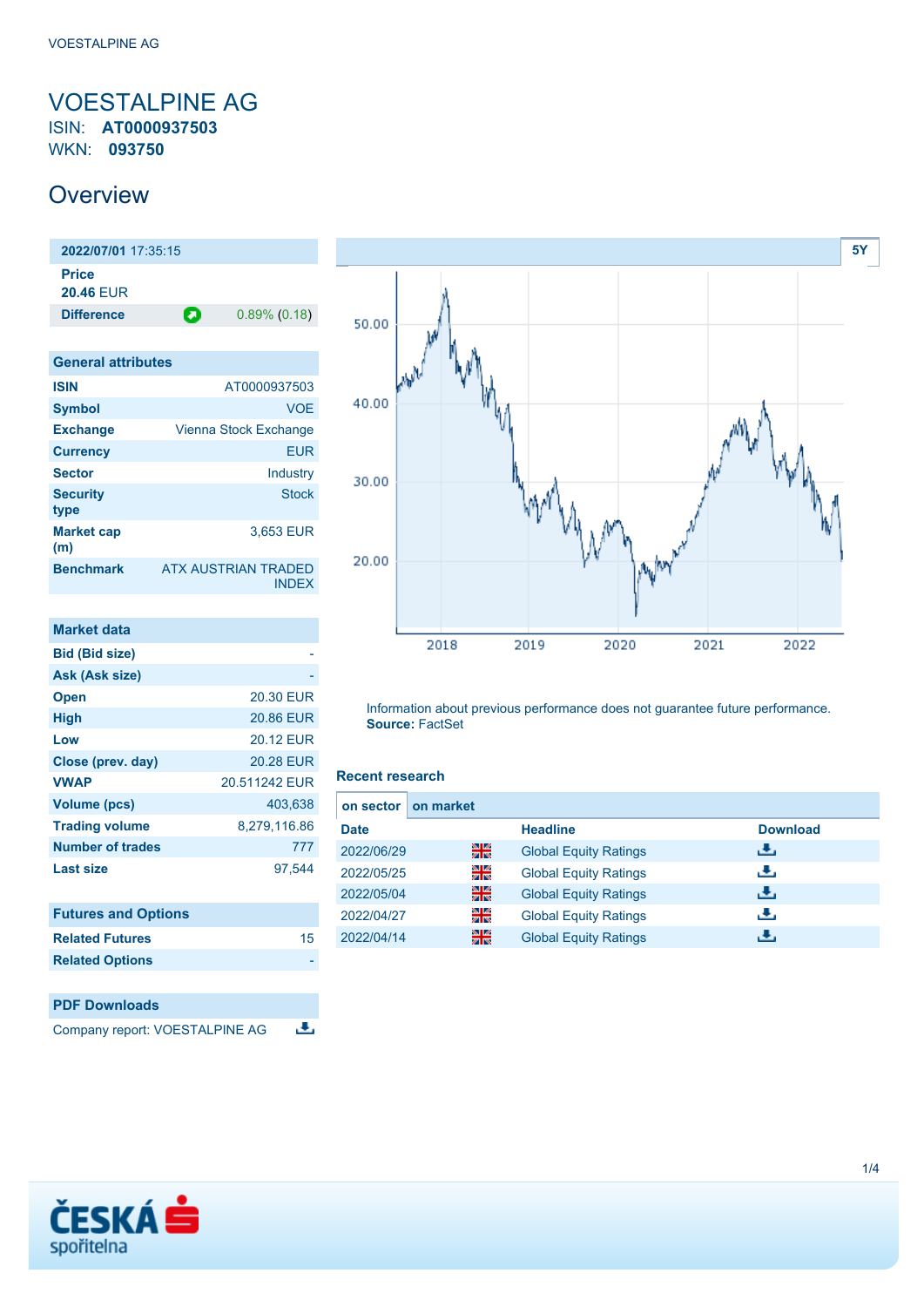# Details

**2022/07/01** 17:35:15 **Price**

**20.46** EUR

**Difference 0.89% (0.18)** 

| <b>General attributes</b> |                                            |
|---------------------------|--------------------------------------------|
| <b>ISIN</b>               | AT0000937503                               |
| <b>Symbol</b>             | <b>VOE</b>                                 |
| <b>Exchange</b>           | Vienna Stock Exchange                      |
| <b>Currency</b>           | <b>EUR</b>                                 |
| <b>Sector</b>             | Industry                                   |
| <b>Security</b><br>type   | <b>Stock</b>                               |
| <b>Market cap</b><br>(m)  | 3,653 EUR                                  |
| <b>Benchmark</b>          | <b>ATX AUSTRIAN TRADED</b><br><b>INDEX</b> |

| <b>Market data</b>      |                  |
|-------------------------|------------------|
| <b>Bid (Bid size)</b>   |                  |
| Ask (Ask size)          |                  |
| <b>Open</b>             | 20.30 EUR        |
| <b>High</b>             | 20.86 EUR        |
| Low                     | 20.12 FUR        |
| Close (prev. day)       | <b>20.28 EUR</b> |
| <b>VWAP</b>             | 20.511242 EUR    |
| Volume (pcs)            | 403.638          |
| <b>Trading volume</b>   | 8,279,116.86     |
| <b>Number of trades</b> | 777              |
| Last size               | 97.544           |

| <b>Performance and Risk</b> |  |
|-----------------------------|--|
|-----------------------------|--|

|                   | 6m         | 1Y        | 3Y        |
|-------------------|------------|-----------|-----------|
| <b>Perf</b> (%)   | $-36.06\%$ | $-41.34%$ | $-25.57%$ |
| Perf (abs.)       | $-11.54$   | $-14.42$  | $-7.03$   |
| <b>Beta</b>       | 0.95       | 0.97      | 0.91      |
| <b>Volatility</b> | 44.16      | 36.09     | 35.41     |



Information about previous performance does not guarantee future performance. **Source:** FactSet

| <b>Price data</b>                           |                        |
|---------------------------------------------|------------------------|
| Ø price 5 days   Ø volume 5 days (pcs.)     | 20.76 EUR (492,945)    |
| Ø price 30 days   Ø volume 30 days (pcs.)   | 25.18 EUR (539,030)    |
| Ø price 100 days   Ø volume 100 days (pcs.) | 26.40 EUR (465,888)    |
| Ø price 250 days   Ø volume 250 days (pcs.) | 30.78 EUR (371,430)    |
| <b>YTD High   date</b>                      | 35.28 EUR (2022/01/13) |
| <b>YTD Low   date</b>                       | 19.57 EUR (2022/06/24) |
| 52 Weeks High   date                        | 40.38 EUR (2021/08/13) |
| 52 Weeks Low   date                         | 19.57 EUR (2022/06/24) |

| <b>Arbitrage views</b>       |                |                   |                       |                                 |                            |
|------------------------------|----------------|-------------------|-----------------------|---------------------------------|----------------------------|
| Exchange $\Box$              | <b>Date</b>    | <b>Time Price</b> |                       | <b>Trading</b><br>volume (mio.) | <b>Number of</b><br>trades |
| Xetra                        | 2022/<br>07/01 |                   | 17:35 20.42 EUR       | 0.05                            | 19                         |
| Vienna Stock Exchange        | 2022/<br>07/01 |                   | 17:35 20.46 EUR       | 8.28                            | 777                        |
| Tradegate                    | 2022/<br>07/01 |                   | 22:26 20.74 EUR       | 0.19                            | 77                         |
| <b>Stuttgart</b>             | 2022/<br>07/01 |                   | 16:30 20.28 EUR       | 0.00                            | 4                          |
| <b>Prague Stock Exchange</b> | 2022/          |                   | 16:18 504.00 CZK 0.01 |                                 | 1                          |

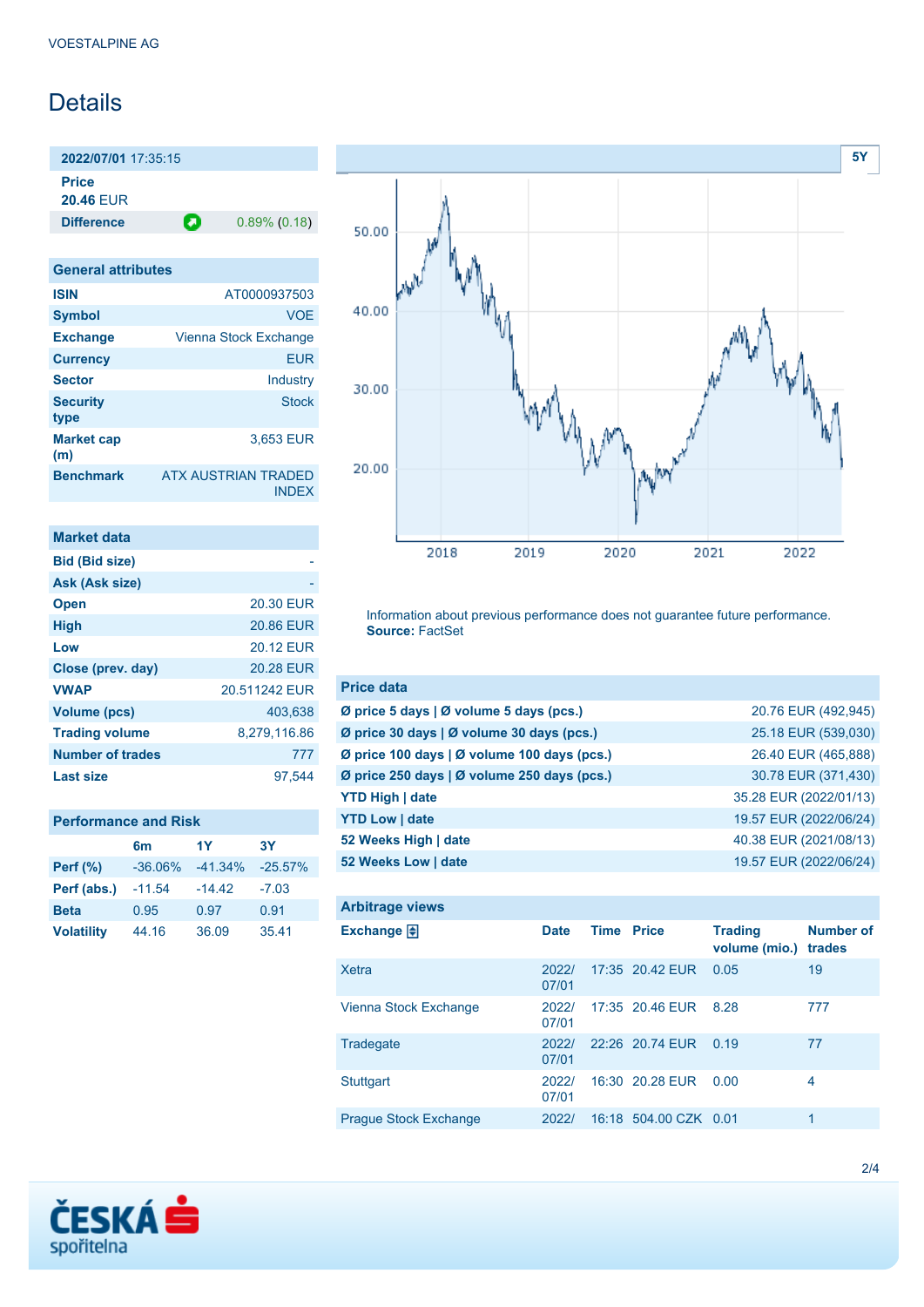|                                                                 | 06/23          |                       |      |                |
|-----------------------------------------------------------------|----------------|-----------------------|------|----------------|
| <b>Munich</b>                                                   | 2022/<br>07/01 | 10:41 20.58 EUR       | 0.00 | $\mathcal{P}$  |
| <b>London Stock Exchange</b><br><b>European Trade Reporting</b> | 2022/<br>07/01 | 17:30 20.295 EUR 0.00 |      | $\overline{2}$ |
| Hanover                                                         | 2022/<br>07/01 | 08:14 20.36 EUR       | 0.00 | 1              |
| Hamburg                                                         | 2022/<br>07/01 | 08:14 20.36 EUR       | 0.00 | 1              |
| Frankfurt                                                       | 2022/<br>07/01 | 17:00 20.42 EUR       | 0.01 | $\mathfrak{p}$ |
| <b>FINRA other OTC Issues</b>                                   | 2022/<br>06/23 | 19:21 21.00 USD       | 0.00 | 1              |
| <b>Duesseldorf</b>                                              | 2022/<br>07/01 | 19:31 20.70 EUR       | 0.00 | 14             |
| <b>Berlin</b>                                                   | 2022/<br>07/01 | 11:58 20.74 EUR       | 0.00 | $\overline{2}$ |